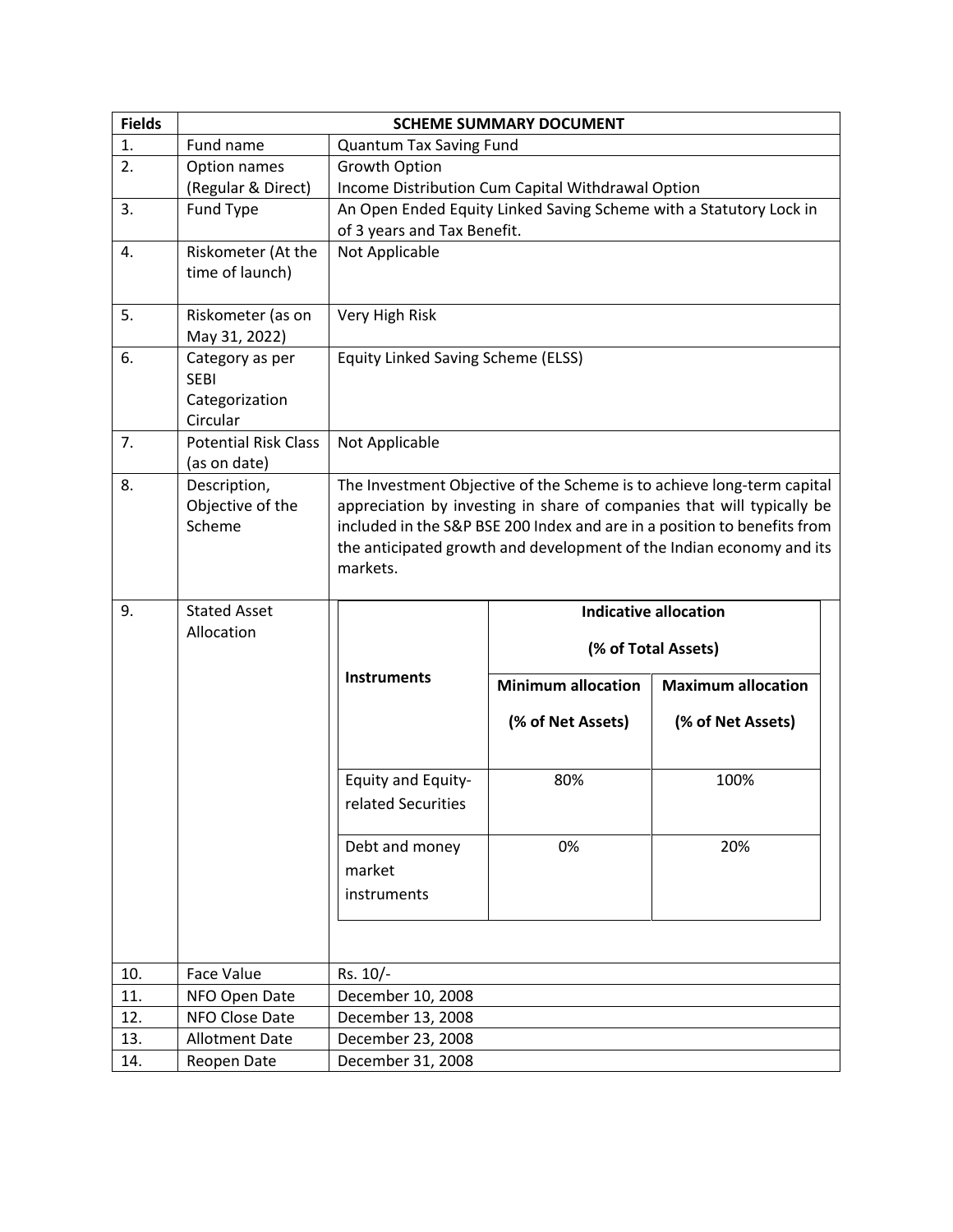| 15. | Maturity Date (For          | Not Applicable                                                    |
|-----|-----------------------------|-------------------------------------------------------------------|
|     | Close ended                 |                                                                   |
|     | Funds)                      |                                                                   |
| 16. | Benchmark (Tier I)          | <b>S&amp;P BSE 500 TRI</b>                                        |
| 17. | Benchmark (Tier II)         | <b>S&amp;P BSE 200 TRI</b>                                        |
| 18. | Fund Manager 1-             | Sorbh Gupta                                                       |
|     | Name                        |                                                                   |
| 19. | Fund Manager 1-             | Primary                                                           |
|     | Type (Primary/              |                                                                   |
|     | Comanage/                   |                                                                   |
|     | Description)                |                                                                   |
| 20. | Fund Manager 1-             | December 23, 2008                                                 |
|     | From Date                   |                                                                   |
| 21. | Fund Manager 2-             | George Thomas                                                     |
|     | Name                        |                                                                   |
| 22. | Fund Manager 2-             | Comanage                                                          |
|     | Type (Primary/              |                                                                   |
|     | Comanage/                   |                                                                   |
|     | Description)                |                                                                   |
| 23. | Fund Manager 2-             | April 01, 2022                                                    |
|     | From Date                   |                                                                   |
| 24. | <b>Actual Expense</b>       | Direct Plan 1.29% p.a.                                            |
|     | (TER) as on May<br>31, 2022 | Regular Plan 1.79% p.a.                                           |
| 25. | Exit Load (if               | Nil                                                               |
|     | applicable)                 |                                                                   |
| 26. | Custodian                   | Deutsche Bank A.G                                                 |
|     |                             |                                                                   |
| 27. | Auditor                     | M/s. S. R. Batliboi & Co. LLP                                     |
|     |                             |                                                                   |
| 28. | Registrar                   | <b>KFIN Technologies Ltd</b>                                      |
|     |                             |                                                                   |
| 29. | RTA Code (To be             | TSDPD: Quantum Tax Saving Fund - Direct Plan IDCW Payout          |
|     | phased out)                 | TSGPG: Quantum Tax Saving Fund - Direct Plan Growth               |
|     |                             | TSRDD: Quantum Tax Saving Fund - Regular Plan IDCW Payout         |
|     |                             | TSRGG: Quantum Tax Saving Fund - Regular Plan Growth              |
| 30. | <b>Listing Details</b>      | Not Listed                                                        |
|     |                             |                                                                   |
| 31. | <b>ISINs</b>                | INF082J01077: Quantum Tax Saving Fund - Direct Plan IDCW Payout   |
|     |                             | INF082J01069 : Quantum Tax Saving Fund - Direct Plan Growth       |
|     |                             | INF082J01374 : Quantum Tax Saving Fund - Regular Plan IDCW Payout |
|     |                             | INF082J01366 : Quantum Tax Saving Fund - Regular Plan Growth      |
| 32. | AMFI Codes (To be           | 111549: Quantum Tax Saving Fund - Direct Plan Growth Option       |
|     | phased out)                 | 111550: Quantum Tax Saving Fund - Direct Plan IDCW                |
|     |                             | 141070: Quantum Tax Saving Fund - Regular Plan Growth Option      |
|     |                             | 141071 : Quantum Tax Saving Fund - Regular Plan IDCW              |
| 33. | <b>SEBI Codes</b>           | Data not available                                                |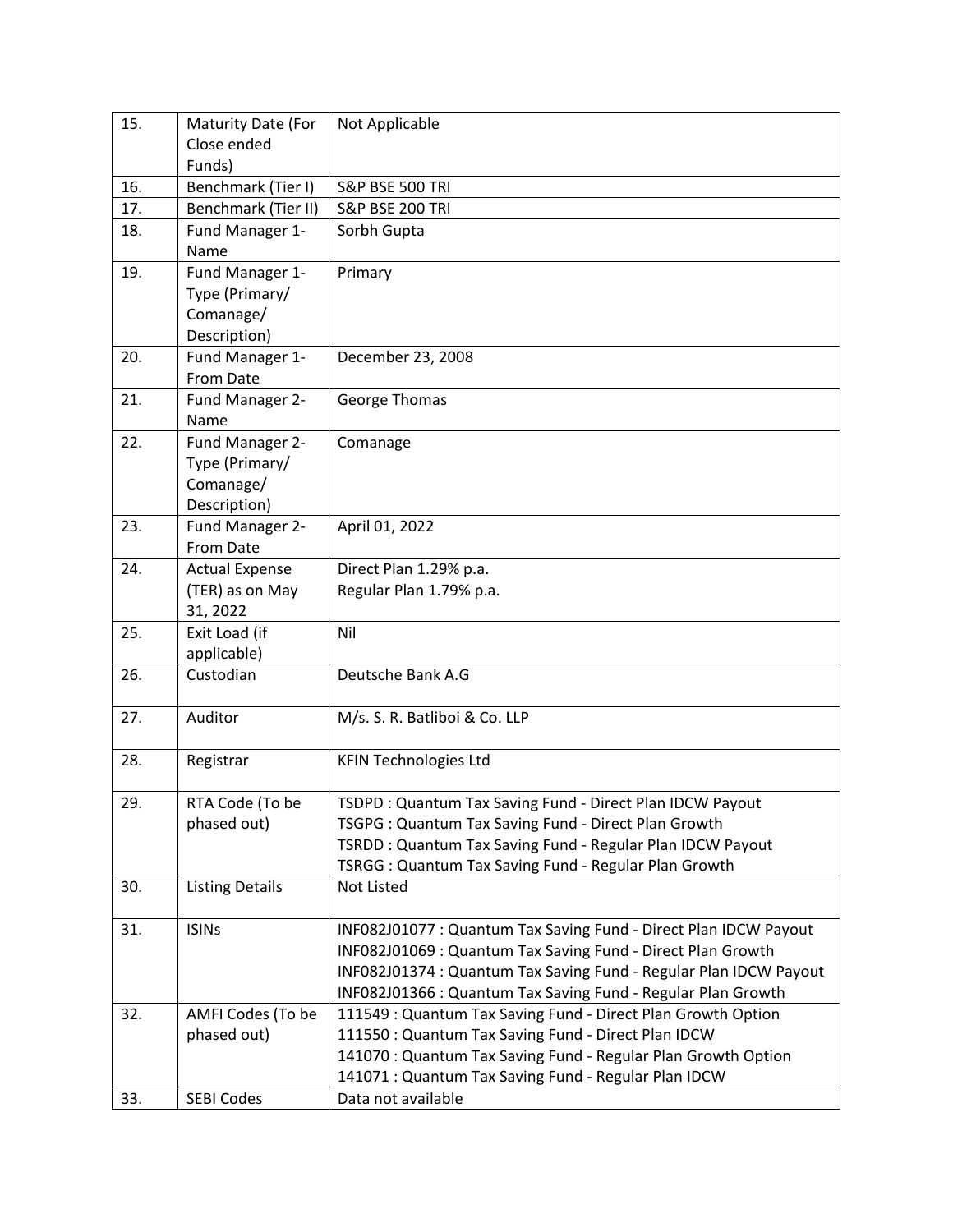|     |                             | <b>INVESTMENT AMOUNT DETAILS</b> |
|-----|-----------------------------|----------------------------------|
| 34. | Minimum                     | Rs. 500/-                        |
|     | Application                 |                                  |
|     | Amount                      |                                  |
| 35. | Minimum                     | Rs. 500/-                        |
|     | Application                 |                                  |
|     | Amount<br>in                |                                  |
|     | multiples of Rs.            |                                  |
| 36. | Minimum                     | Rs. 500/-                        |
|     | <b>Additional Amount</b>    |                                  |
| 37. | Minimum                     | Rs.500/-                         |
|     | <b>Additional Amount</b>    |                                  |
|     | in multiples of Rs.         |                                  |
| 38. | Minimum                     | Rs. 500/-                        |
|     | Redemption                  |                                  |
|     | Amount in Rs.               |                                  |
| 39. | Minimum                     | 50 Units                         |
|     | Redemption                  |                                  |
|     | Amount in Units             |                                  |
| 40. | Minimum Balance             | Nil                              |
|     | Amount<br>$($ If            |                                  |
|     | Applicable)                 |                                  |
| 41. | Minimum Balance             | Nil                              |
|     | Amount in units (If         |                                  |
|     | Applicable)                 |                                  |
| 42. | Max<br>Investment           | Nil                              |
| 43. | Amount<br>Minimum<br>Switch | Rs. 500/-                        |
|     | Amount                      |                                  |
| 44. | Switch<br>Minimum           | 50 units                         |
|     | (If<br>Units                |                                  |
|     | Applicable)                 |                                  |
| 45. | Switch<br>Multiple          | Nil                              |
|     | (if<br>Amount               |                                  |
|     | Applicable)                 |                                  |
| 46. | Multiple<br>Switch          | Nil                              |
|     | Units (if Applicable        |                                  |
|     |                             |                                  |
|     |                             |                                  |
| 47. | Switch<br>Max               | Nil                              |
|     | Amount                      |                                  |
|     |                             |                                  |
| 48. | Max Switch Units            | Nil                              |
|     | (If Applicable)             |                                  |
|     |                             |                                  |
| 49. | <b>Swing Pricing</b>        | Not Applicable                   |
|     |                             |                                  |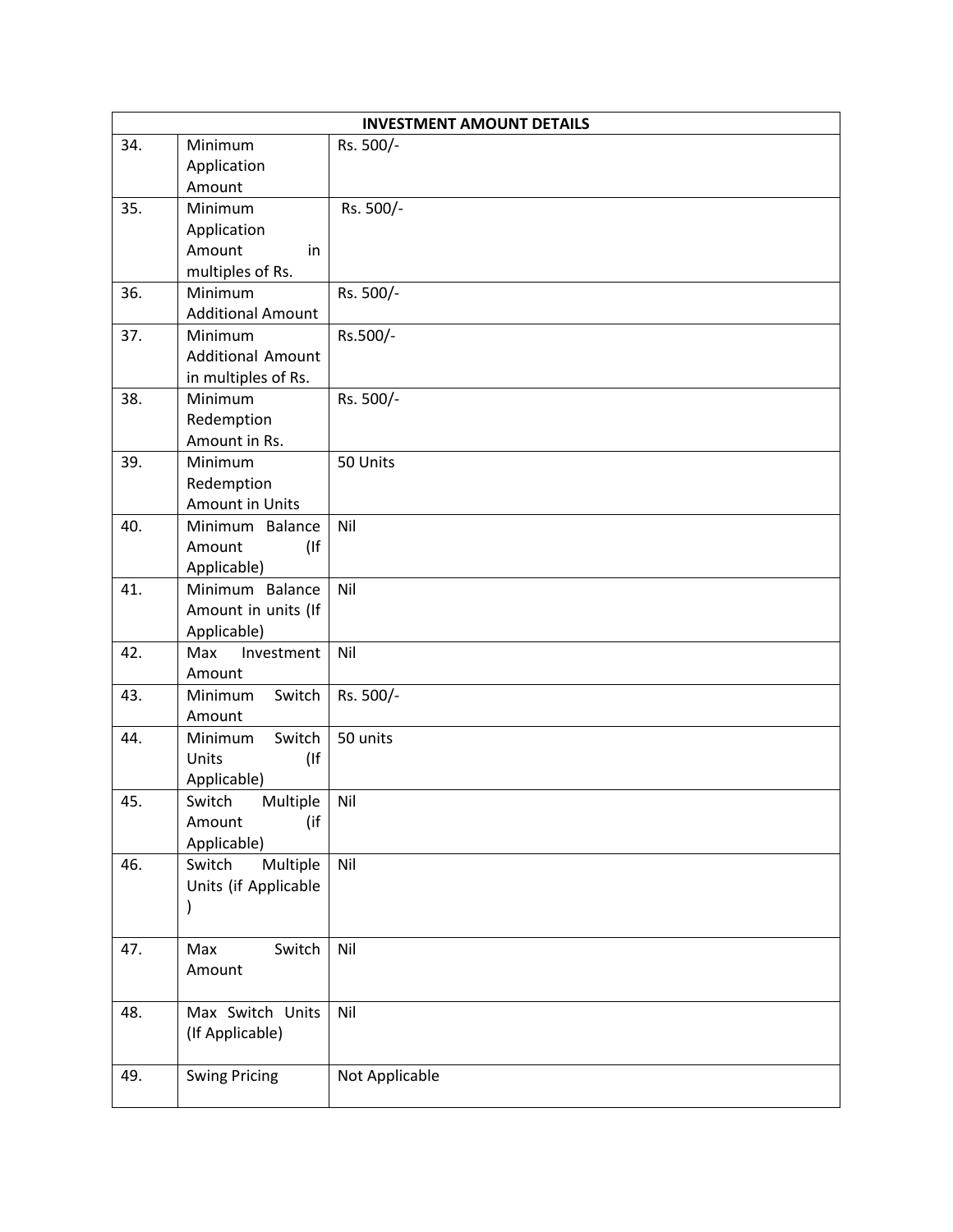| 50. | Segregated     | Not Applicable                                                |
|-----|----------------|---------------------------------------------------------------|
|     | Portfolio(If   |                                                               |
|     | Applicable)    |                                                               |
|     |                | <b>SIP DETAILS</b>                                            |
| 51. | Frequency      | Daily,<br>1.                                                  |
|     |                | 2. Weekly,                                                    |
|     |                | Fortnightly,<br>3.                                            |
|     |                | Monthly<br>4.<br>Quarterly<br>5.                              |
| 52. | Minimum amount | Rs. 500/- (Daily, Weekly, Fortnightly, Monthly and Quarterly) |
| 53. | In Multiple of | Rs. 500/-                                                     |
| 54. | Minimum        | $132 - Daily$ ,<br>1.                                         |
|     | Instalments    | 2. $25 - \text{Weekly}$                                       |
|     |                | 3. 13 - Fortnightly,                                          |
|     |                | 4. $6 - monthly$                                              |
|     |                | 5. 4 - Quarterly                                              |
|     |                |                                                               |
| 55. | Dates          | Daily - All Business Days                                     |
|     |                |                                                               |
|     |                | Weekly - 7, 15, 21, 28                                        |
|     |                |                                                               |
|     |                | Fortnightly - 5 & 21 OR 7 & 25                                |
|     |                |                                                               |
|     |                | Monthly / Quarterly - 5, 7, 15, 21, 25, 28                    |
| 56. | Maximum Amount |                                                               |
|     | (if any)       | Nil                                                           |
|     |                | <b>SWP DETAILS</b>                                            |
| 57. | Frequency      | Weekly,<br>1.                                                 |
|     |                | Fortnightly,<br>2.                                            |
|     |                | Monthly<br>3.                                                 |
|     |                | Quarterly<br>4.                                               |
|     |                | 5.                                                            |
| 58. | Minimum amount | Rs. 500/-                                                     |
|     |                |                                                               |
| 59. | In Multiple of | Rs. 500/-                                                     |
| 60. | Minimum        | Weekly-25<br>1.                                               |
|     | Instalments    | Fortnightly - 13<br>2.                                        |
|     |                | Monthly - 6<br>3.                                             |
|     |                | 4. Quarterly $-4$                                             |
|     |                |                                                               |
| 61. | Dates          | Weekly - 7, 15, 21, 28                                        |
|     |                |                                                               |
|     |                | Fortnightly - 5&21 OR 7&25                                    |
|     |                | Monthly / Quarterly - 5,7,15,21,25,28                         |
|     |                |                                                               |